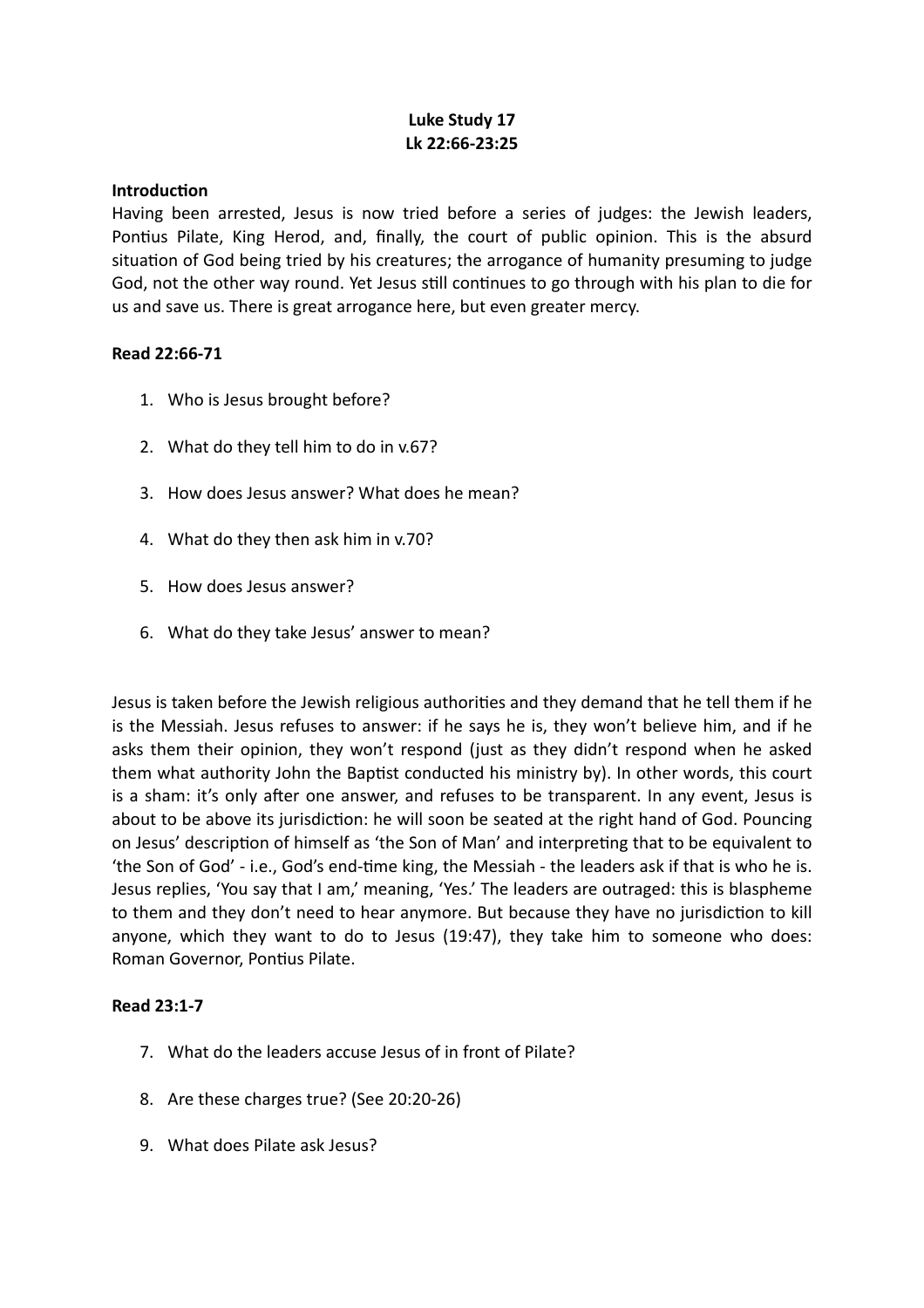- 10. How does Jesus answer?
- 11. What is Pilate's finding?
- 12. What happens next?

The leaders accuse Jesus of two things in front of Pilate: encouraging people to refuse to pay the Roman tax, and claiming to be the Messiah. The first charge is clearly false: just that week, in the temple, Jesus had said that Jews should pay Roman tax. But the second 'charge' is true, and Pilate hones in on that: does Jesus claim to be the Messiah? Again, just as Jesus did before the Jewish leaders, he says that he is. But Pilate doesn't think this is enough for a conviction. Perhaps he has heard Jesus say, 'The coming of the kingdom of God is not something that can be observed,' (Lk 17:20) and interpreted this to mean that it is not a political kingdom, and so not a threat to Roman rule. But either way he finds no grounds for a conviction. However, the leaders insist: Jesus is a threat to public peace and has been ever since he started teaching in Galilee, in Israel's north. Pilate sees a way out of having to deal with this: instead of continuing to argue his point, he seizes on the fact that Jesus is from Galilee and sends him to King Herod, Rome's puppet king in that area, as the right person to try him. Herod happens to be in town, so it's perfect. And so Jesus is 'handed over' again.

# **Read 23:8-12**

- 13. Read 9:1-2, 7-9. What context does this give to v.8?
- 14. What does Herod do to Jesus?
- 15. How does this affect the relationship between Herod and Pilate?
- 16. Read Acts 4:23-31.
	- a. Who does this say Jesus is?
	- b. What does it say Herod's conduct against him constituted?
	- c. How does God fit into the picture of all this?

Herod had wanted to meet Jesus for some time. He had heard about his miracle working back in Galilee, and now that he was in Jerusalem he finally had the chance to meet him. He quizzes him, but gets no response. So he mocks him and sends him back to Pilate. This has the benefit of cementing the relationship between Herod and Pilate: before now, they had been enemies, but now they're friends. But in the eternal frame, it is a short term gain. As Acts 4:23-28 makes it clear, by aligning himself with Pilate in his eventual condemnation of Jesus, Herod becomes complicit in the murder of God's anointed, the Christ. He becomes representative of the 'kings of the earth' who 'band together against the Lord and his